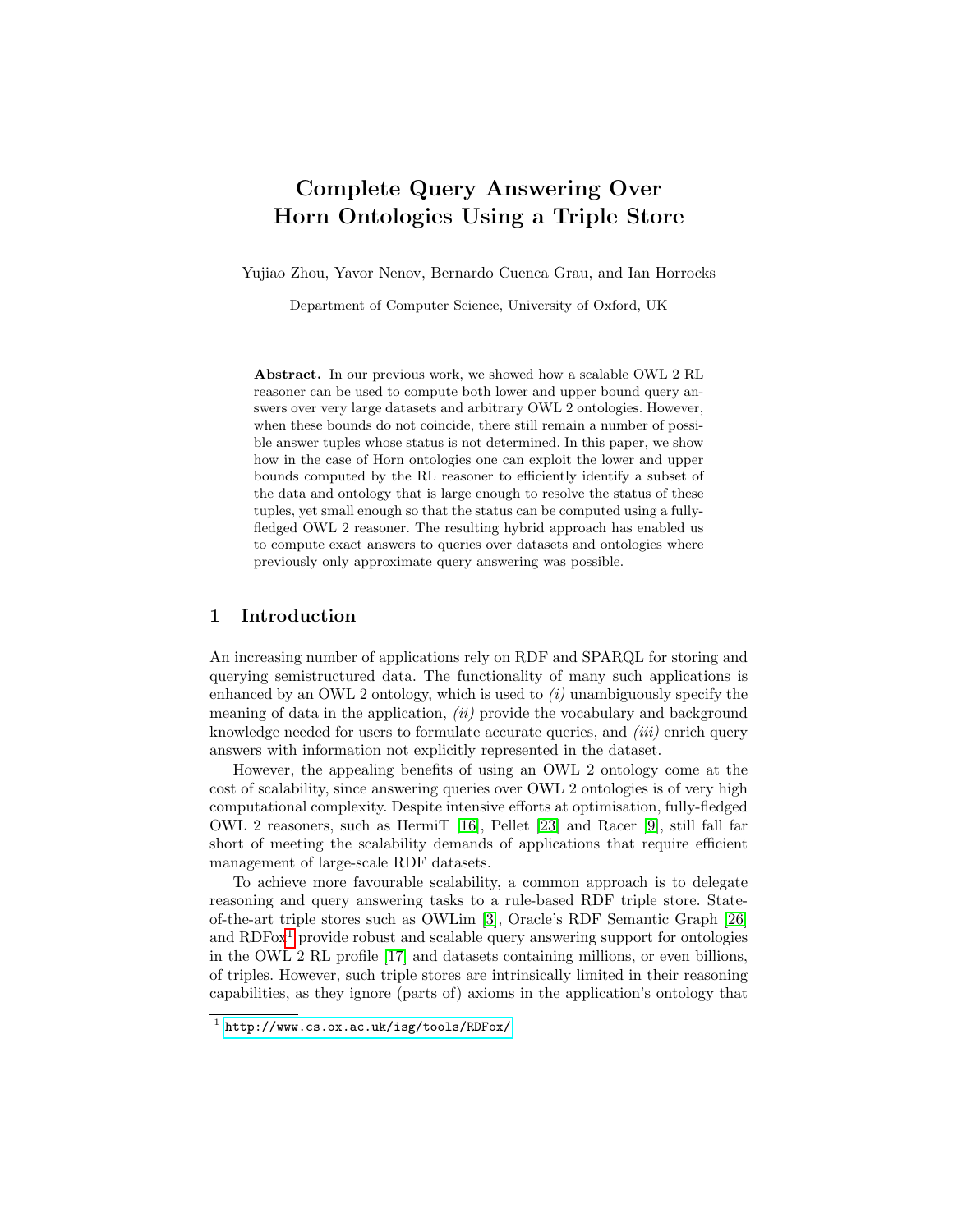aren't captured by OWL 2 RL. As a result, they are incomplete: for some combinations of ontology, query and data, they will fail to return all query answers.

In this paper, we propose a novel approach to query answering that addresses the scalability challenge for ontology languages beyond OWL 2 RL without giving up completeness of query answers. The key idea is to employ a hybrid technique that combines an OWL 2 RL reasoner based on a highly scalable RDF triple store (RL reasoner for short) with a fully-fledged OWL 2 reasoner (OWL reasoner for short) such that most of the computational workload can be delegated to the RL reasoner, and the OWL reasoner is used only as necessary to ensure completeness. The difficulty in realising this approach is to efficiently determine when and where fully-fledged reasoning is needed.

Our hybrid query answering technique builds on previous work [\[27\]](#page-15-5), where we showed how an RL reasoner can be exploited to efficiently compute lower and upper bound query answers over very large datasets and arbitrary OWL 2 ontologies. When the two bounds coincide (which was often the case in the experiments reported in [\[27\]](#page-15-5)), the query has been fully answered. When the two bounds do not coincide, however, there may still remain a significant number of possible answer tuples whose status is undetermined. In theory, the status of these tuples can be determined using an OWL reasoner, but for large-scale datasets, even checking single tuples is often infeasible in practice.

The main contribution of this paper is a technique for identifying a (typically small) subset of the dataset and ontology that is sufficient for determining the status of a possible answer tuple. The basic idea is that, starting from a query  $Q$  and a possible answer tuple  $\vec{a}$ , we use backward chaining with axioms from the upper-bound ontology to identify those axioms and data triples from the input ontology and dataset that might contribute to a proof that  $\vec{a}$  is an answer to Q. An OWL reasoner is then used to check if the identified axioms and data triples entail that  $\vec{a}$  is an answer to Q. Currently, our technique is only known to be applicable to Horn ontologies (i.e., ontologies that can be translated to first-order Horn clauses). However, many OWL 2 ontologies are Horn [\[6\]](#page-15-6), as are all the profiles. Moreover, we conjecture that the approach can be extended to arbitrary OWL 2 ontologies; verifying this conjecture is left for future work.

Our new technique also addresses an important limitation with the approach presented in [\[27\]](#page-15-5): if the upper-bound ontology and dataset is unsatisfiable, then it is necessary to check the satisfiability of the input ontology and dataset, but this was impractical with large datasets. Now, we can simply use our new technique to compute the answer to the query  $\texttt{owl}:\texttt{Nothing}(x)$ , with the ontology and dataset being satisfiable iff the answer is empty.

We have developed a reasoner that integrates RDFox and the HermiT OWL reasoner. A preliminary evaluation has shown very promising results. For instance, we can compute in reasonable time the exact answers to a range of queries over the LUBM(40) ontology and dataset—results that are far beyond the capabilities of any other OWL reasoner known to us. Our technique appears to be very effective in identifying small relevant subsets of the data and ontology: for many queries, only 2% of the data and just a few axioms from the ontology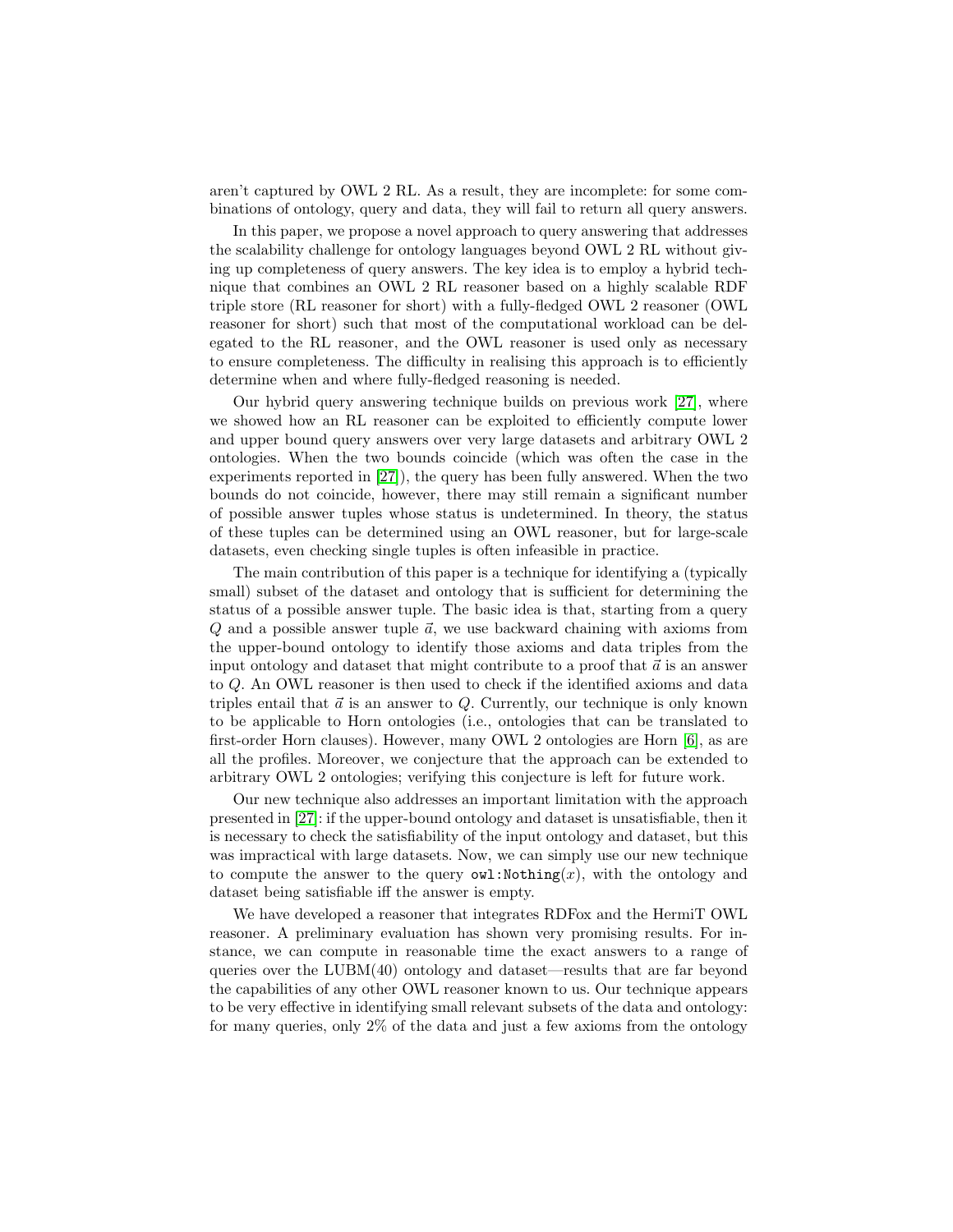were necessary to determine the status of all unverified answer tuples. Moreover, the effectiveness of our technique is not restricted to LUBM: we have obtained encouraging results with the Fly Anatomy ontology—a biomedical ontology containing more than 7,000 classes and 140,000 axioms—and its associated dataset.

# 2 Preliminaries

We adopt standard notions from first-order logic with equality, such as variables, constants, terms, atoms, formulas, sentences, substitutions, entailment (written  $\models$ ), and (un)satisfiability. The equality atom between terms t and t' is denoted as  $t \approx t'$ ; we use the abbreviation  $t \not\approx t'$  for  $\neg (t \approx t')$  (an inequality atom). The falsum atom is denoted as  $\perp$  (equivalent to owl:Nothing), whereas the dual universal truth atom is denoted as  $\top$  (equivalent to  $\texttt{owl:}$  Thing).

OWL 2 Ontologies. We assume familiarity with the normative specifications of OWL 2 and OWL 2 RL. We deviate slightly from the normative documents only in that we make an explicit distinction between schema-level and data-level axioms. We use ontology and dataset to refer to a set of schema-level and a set of data-level axioms, respectively. W.l.o.g. we assume that data assertions are given as facts (ground atoms), each of which corresponds to a single RDF triple. Consider as our running example the following ontology  $\mathcal{O}^{ex}$  and dataset  $\mathcal{D}^{ex}$ .

<span id="page-2-2"></span>

| $\mathcal{O}^{ex} = \{SubClassOf(\text{Animal SomeValuesFrom}(\text{eats Thing})),$ | (T1) |
|-------------------------------------------------------------------------------------|------|
| $SubClassOf(Herbivore All ValuesFrom(eats Plant)),$                                 | (T2) |
| DisjointClasses (Herbivore Carnivore),                                              | (T3) |
| $SubClassOf(Carnivore MinCardinality(2 hasParent)$                                  | (T4) |
| $\mathcal{D}^{ex} = \{ClassAssetion(\text{Animal } lion),\}$                        | (A1) |
| ClassAssertion(Animal rabbit),                                                      | (A2) |
| Class Association(Herbivore rabbit),                                                | (A3) |
| ClassAssertion(Herbivore sheep),                                                    | (A4) |
| <i>PropertyAssertion</i> (eats <i>sheep grass</i> ),                                | (A5) |
| $ClassAssetion(Carnivore \; wolf)\}$                                                | (A6) |

Queries. A *conjunctive query* (CQ) is a first-order formula in the form of  $Q(\vec{x}) =$  $\exists \vec{y}(\varphi(\vec{x}, \vec{y}))$  with Q a distinguished query predicate and  $\varphi(\vec{x}, \vec{y})$  a conjunction of atoms without inequalities. The variables in  $\vec{x}$  are *distinguished*. The following  $CQ$  with a distinguished variables  $x$  asks for all individuals that eat plants:

<span id="page-2-5"></span><span id="page-2-4"></span><span id="page-2-3"></span><span id="page-2-1"></span><span id="page-2-0"></span>
$$
Q^{ex}(x) := \exists y (\text{eats}(x, y) \land \text{Plant}(y)).
$$

A tuple of constants  $\vec{a}$  is a *certain answer* to  $Q(\vec{x})$  w.r.t. a set of first-order sentences F and a set of facts D if  $\mathcal{F} \cup \mathcal{D} \models Q(\vec{a})$ . The set of all certain answers to  $Q(\vec{x})$  w.r.t. F and D is denoted as  $\text{cert}(Q, \mathcal{F}, \mathcal{D})$ . For example, the individuals sheep and rabbit are certain answers to  $Q^{ex}$  w.r.t.  $\mathcal{O}^{ex}$  and  $\mathcal{D}^{ex}$ . We omit the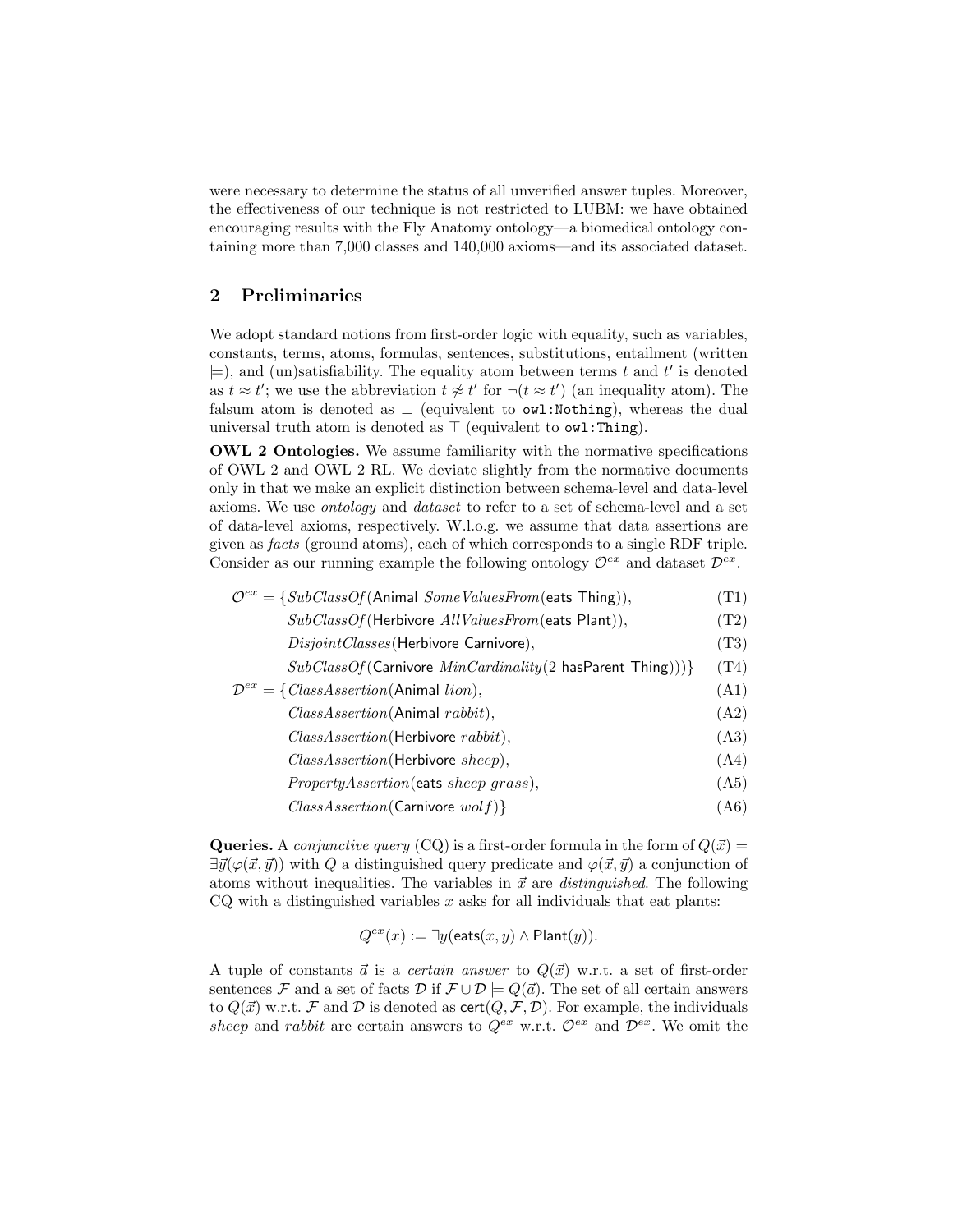distinguished variables of  $Q(\vec{x})$  and write just Q for brevity. SPARQL conjunctive queries are CQs with only distinguished variables.<sup>[2](#page-3-0)</sup>

Rule languages. Rule languages are widely-used knowledge representation formalisms that have strong connections with different fragments of OWL 2 [\[4\]](#page-14-1). Specifically, OWL 2 RL is strongly connected to datalog, whereas Horn ontologies are related to datalog  $\pm$ —an extension of datalog with existential quantifiers allowed in rule heads. For instance, our example ontology  $\mathcal{O}^{ex}$  is equivalent to the following datalog  $\pm$  rules in which all free variables are universally quantified.

$$
\exists y (\text{eats}(x, y)) \leftarrow \text{Animal}(x) \tag{P1}
$$

$$
Plant(y) \leftarrow eats(x, y) \land Herbivore(x)
$$
 (P2)

$$
\bot \leftarrow \text{Carnivore}(x) \land \text{Herbivore}(x) \tag{P3}
$$

$$
\exists y_1 \exists y_2 (\mathsf{hasParent}(x, y_1) \land \mathsf{hasParent}(x, y_2) \land y_1 \not\approx y_2) \leftarrow \mathsf{Carnivore}(x) \qquad \text{(P4)}
$$

Formally, a datalog  $\pm$  rule is a first-order sentence of the following form [\[5\]](#page-14-2):

<span id="page-3-6"></span><span id="page-3-5"></span><span id="page-3-4"></span><span id="page-3-3"></span><span id="page-3-1"></span>
$$
\forall \vec{x} (\exists \vec{y} (C_1 \land \dots \land C_m) \leftarrow B_1 \land \dots \land B_n), \tag{1}
$$

where each  $B_i$  is an atom with variables in  $\vec{x}$  that is neither  $\perp$  nor an inequality atom, and either (i)  $m = 1$  and  $C_1 = \perp$ , or (ii)  $m \ge 1$  and, for each  $1 \le i \le m$ ,  $C_i$  is an atom different from  $\perp$  with free variables in  $\vec{x} \cup \vec{y}$ . A *datalog* rule is a rule of the form [\(1\)](#page-3-1) with no existentially quantified variables.<sup>[3](#page-3-2)</sup> A *datalog* (resp.  $datalog^{\pm}$ ) program is a set of datalog (resp. datalog<sup> $\pm$ </sup>) rules.

Horn ontologies (i.e., ontologies that can be normalised as a set of first-order Horn clauses) can also be represented by datalog  $\pm$  programs. Furthermore, each OWL 2 RL ontology can be represented by a datalog program. Axioms [T2](#page-2-0) and [T3](#page-2-1) in our running example are in OWL 2 RL and can be represented by the datalog rules [P2](#page-3-3) and [P3,](#page-3-4) respectively; in contrast, [T1](#page-2-2) is outside OWL 2 RL and, as such, is only expressible by a datalog  $\pm$  rule (in our case [P1\)](#page-3-5).

Datalog rules allow for easy and efficient computation of the dataset  $\mathcal{D}_{\Sigma}$  consisting of all facts entailed by a datalog program  $\Sigma$  and a dataset  $\mathcal{D}$ . The set  $\mathcal{D}_{\Sigma}$  is called the *materialisation* of  $\Sigma$  w.r.t. D. The set of certain answers cert $(Q, \Sigma, \mathcal{D})$ for an arbitrary query Q coincides with  $\text{cert}(Q, \emptyset, \mathcal{D}_\Sigma)$ . Consider, for example, the set  $\Sigma_L$  comprising the datalog rules [P2](#page-3-3) and [P3.](#page-3-4) The materialisation of  $\Sigma_L$ w.r.t.  $\mathcal{D}^{ex}$  extends  $\mathcal{D}^{ex}$  with the single fact *ClassAssertion*(Plant grass); clearly, sheep is an answer to the query  $Q^{ex}$  w.r.t.  $\Sigma_L$  and  $\mathcal{D}^{ex}$ , but rabbit is not.

## <span id="page-3-7"></span>3 Our Approach in a Nutshell

In this paper, we propose a hybrid reasoning technique that combines an RL reasoner based on a highly scalable RDF triple store with a fully-fledged OWL

<span id="page-3-0"></span><sup>&</sup>lt;sup>2</sup> In general, a SPARQL query can include non-distinguished variables; however, the semantics of SPARQL means that this is equivalent to treating all variables as distinguished and then applying a suitable projection.

<span id="page-3-2"></span><sup>&</sup>lt;sup>3</sup> Our definition of datalog is slightly non-standard as it allows conjunction in rule heads; such rules can be equivalently split into multiple rules with atomic heads.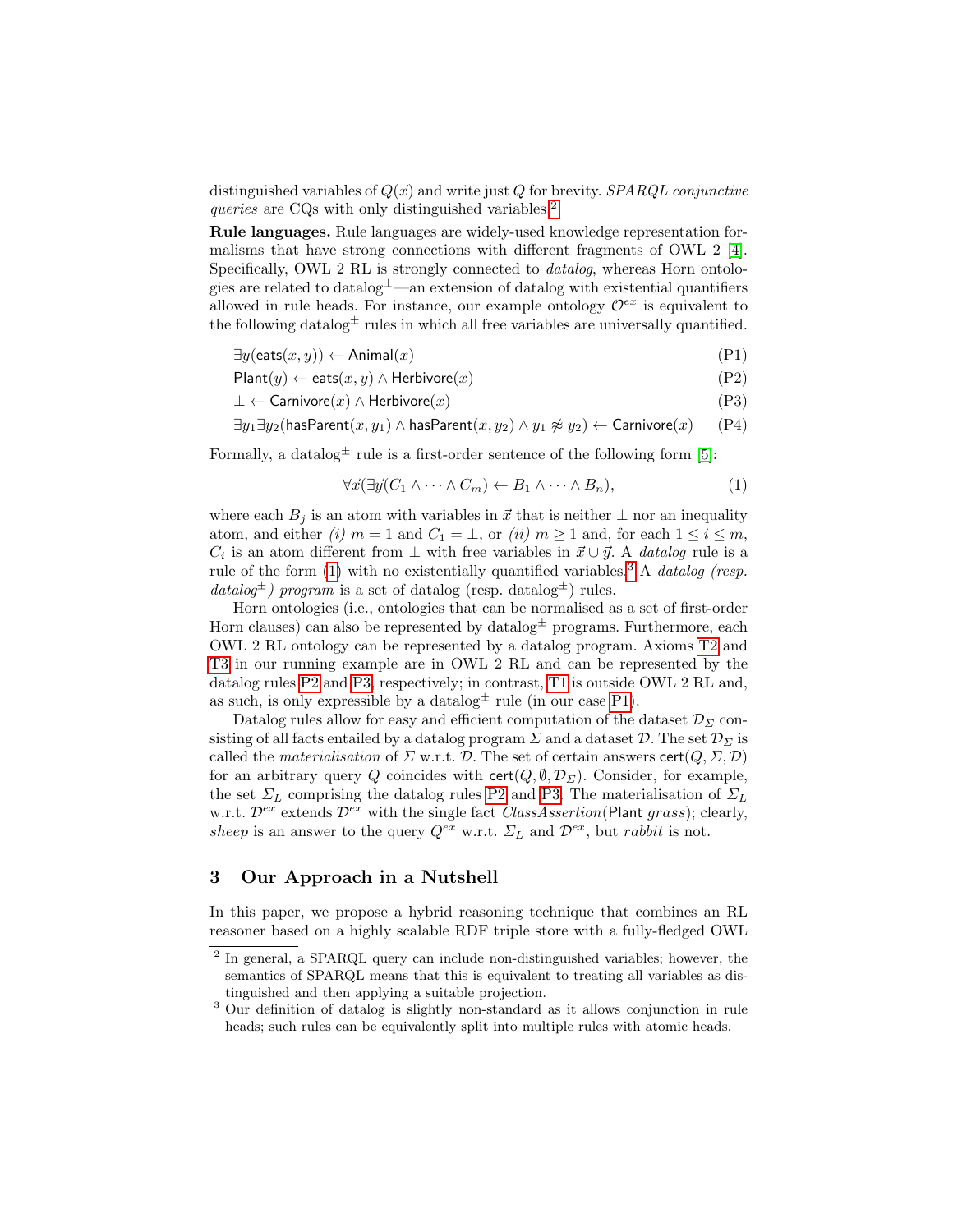

<span id="page-4-0"></span>Fig. 1. Overview

reasoner. The key feature of our query answering technique is that it tries to delegate most of the computational workload to the RL reasoner, thus minimising the use of the less scalable OWL reasoner. Given a Horn OWL 2 ontology  $\mathcal{O}$ , a dataset  $\mathcal{D}$ , and a CQ Q, we compute the certain answers cert $(Q, \mathcal{O}, \mathcal{D})$  in three steps, which we summarise next and schematically depict in Figure [1.](#page-4-0)

Step 1: Lower and upper bound query answers. Our first step is to compute two OWL 2 RL ontologies  $\mathcal{O}_L$  (the *lower bound ontology*) and  $\mathcal{O}_U$ (the upper bound ontology) satisfying the following property:  $\text{cert}(Q, \mathcal{O}_L, \mathcal{D}) \subseteq$ cert( $Q, \mathcal{O}, \mathcal{D}$ )  $\subseteq$  cert( $Q, \mathcal{O}_U, \mathcal{D}$ ). Since both  $\mathcal{O}_L$  and  $\mathcal{O}_U$  are OWL 2 RL ontologies, we can then use an RL reasoner to compute the *lower bound* cert $(Q, \mathcal{O}_L, \mathcal{D})$ and the upper bound  $\text{cert}(Q, \mathcal{O}_U, \mathcal{D})$ . If the set  $G = \text{cert}(Q, \mathcal{O}_U, \mathcal{D})\text{cert}(Q, \mathcal{O}_L, \mathcal{D})$ of tuples in the "gap" between lower and upper bound is empty, then the set of certain answers  $\text{cert}(Q, \mathcal{O}, \mathcal{D})$  coincides with both lower and upper bounds, in which case we don't need to resort to the OWL reasoner. This step exploits the techniques in our previous work [\[27\]](#page-15-5), which we briefly recapitulate in Section [4.](#page-4-1)

Step 2: Computing ontology and dataset fragments. In the second step we exploit the lower and upper bound ontologies and query answers to identify (small) fragments  $\mathcal{O}_f$  of  $\mathcal O$  and  $\mathcal{D}_f$  of  $\mathcal D$  satisfying:  $\mathcal O \cup \mathcal D \models Q(\vec a)$  iff  $\mathcal O_f \cup \mathcal{D}_f \models$  $Q(\vec{a})$  for each  $\vec{a} \in G$ . Thus,  $\mathcal{O}_f$  and  $\mathcal{D}_f$  are sufficient for determining whether each tuple in G is indeed a certain answer to Q. The fragments  $\mathcal{O}_f$  and  $\mathcal{D}_f$ depend on both the input query  $Q$  and the tuples in  $G$ . This novel technique is the main contribution of our paper, and it is described in Section [5.](#page-6-0)

Step 3: Calling the OWL reasoner. In the final step we resort to the OWL reasoner to verify whether  $\mathcal{O}_f \cup \mathcal{D}_f \models Q(\vec{a})$  for each tuple  $\vec{a} \in G$ . We return as certain answers the union of the lower bound and the verified tuples in  $G$ :  $cert(Q, O, D) = cert(Q, O<sub>L</sub>, D) \cup \{ \vec{a} \in G \mid O_f \cup D_f \models Q(\vec{a}) \}.$ 

## <span id="page-4-1"></span>4 Lower and Upper Bound Query Answers

In our previous work [\[27\]](#page-15-5) we showed how an RL reasoner can be used to efficiently compute upper and lower bound query answers over arbitrary OWL 2 ontologies.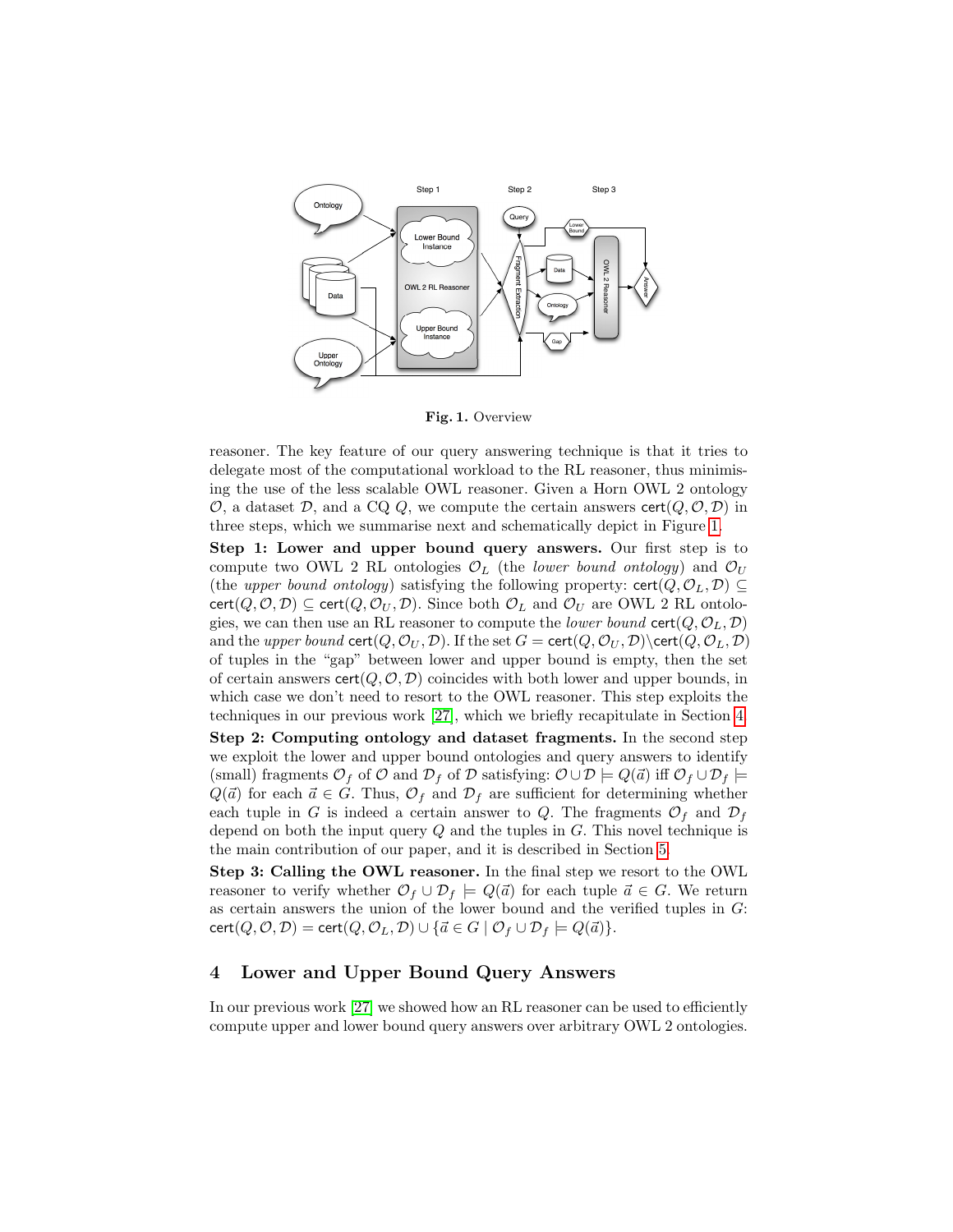In this section, we recapitulate the techniques proposed there. Our description will be rather informal, and we refer the interested reader to [\[27\]](#page-15-5) for details.

Lower bound answers. RL reasoners are flexible enough to process arbitrary ontologies on a "best efforts" basis; that is, the reasoner ignores (parts of) the axioms that are outside OWL 2 RL, thus effectively reasoning with a lower bound ontology  $\mathcal{O}_L$ . RL reasoners are guaranteed to be sound (i.e.,  $\mathcal{O} \models \mathcal{O}_L$ ), and hence all the tuples they compute are indeed certain answers; we can therefore compute lower bound answers simply by running the RL reasoner as a "black box" on the input Q,  $\mathcal{O}$ , and  $\mathcal{D}$ . For instance, when given our example ontology  $\mathcal{O}^{ex}$ , dataset  $\mathcal{D}^{ex}$ , and query  $Q^{ex}$ , a typical RL reasoner will reduce  $\mathcal{O}^{ex}$  to the OWL 2 RL ontology  $\mathcal{O}_L^{ex} = \{T2, T3\}$  $\mathcal{O}_L^{ex} = \{T2, T3\}$  $\mathcal{O}_L^{ex} = \{T2, T3\}$  $\mathcal{O}_L^{ex} = \{T2, T3\}$  $\mathcal{O}_L^{ex} = \{T2, T3\}$ , and will compute  $\text{cert}(Q^{ex}, \mathcal{O}_L^{ex}, \mathcal{D}^{ex}) = \{sheep\}.$ 

Upper bound answers. We transform  $\mathcal O$  into an OWL 2 RL ontology  $\mathcal O_U$  such that  $\mathcal{O}_U \models \mathcal{O}$ . First,  $\mathcal{O}$  is normalised into a datalog program  $\Sigma^{\pm}$  using a variant of the structural transformation of first-order logic (see [\[16,](#page-15-0)[27\]](#page-15-5)). For instance, our example ontology  $\mathcal{O}^{ex}$  can be normalised into the datalog<sup> $\pm$ </sup> program consisting of rules [P1-](#page-3-5)[P4.](#page-3-6) The crucial second step is the transformation of the resulting datalog<sup> $\pm$ </sup> program into a (stronger) datalog program  $\Sigma_U$  satisfying  $\Sigma_U \models \mathcal{O};$ roughly speaking,  $\Sigma_U$  is obtained by Skolemising all existential quantifiers into fresh constants. For example, the datalog  $\pm$  rules [P1](#page-3-5) and [P4](#page-3-6) get transformed into the rules [D1,](#page-5-0) [D4](#page-5-1) and [D5](#page-5-2) to give the following datalog program:

$$
\Sigma_U^{ex} = \{ \text{eats}(x, c) \leftarrow \text{Animal}(x), \tag{D1}
$$

$$
Plant(y) \leftarrow eats(x, y) \land Herbivore(x), \tag{D2}
$$

<span id="page-5-5"></span><span id="page-5-1"></span><span id="page-5-0"></span>
$$
\perp \leftarrow \text{Carnivore}(x) \land \text{Herbivore}(x), \tag{D3}
$$

$$
\mathsf{hasParent}(x, c_1) \land \mathsf{hasParent}(x, c_2) \leftarrow \mathsf{Carnivore}(x), \tag{D4}
$$

<span id="page-5-2"></span>
$$
\perp \leftarrow c_1 \approx c_2 \}. \tag{D5}
$$

Finally, the datalog program  $\Sigma_U$  is transformed into the upper bound OWL 2 RL ontology  $\mathcal{O}_U$ , where  $\mathcal{O}_U \models \Sigma_U$ ; roughly speaking, each rule in  $\Sigma_U$  is transformed into an OWL 2 RL axiom by "rolling up" the rule's body and head into class descriptions, while possibly introducing fresh predicates in order to satisfy the syntactic restrictions of OWL 2 RL. For instance, the datalog rules [D1–](#page-5-0)[D5](#page-5-2) in our running example are transformed into the following OWL 2 RL axioms:

$$
\mathcal{O}_U^{ex} = \{SubClassOf(\text{Animal HasValue}(\text{eats } c)), \tag{R1}
$$

- $SubClassOf$ (Herbivore  $AllValuesFrom$ (eats Plant)),  $(R2)$ 
	- $DisjointClasses$ (Herbivore Carnivore),  $(R3)$

<span id="page-5-4"></span><span id="page-5-3"></span>
$$
SubClassOf(\text{Carnivore } HasValue(\text{hasParent } c_1)), \qquad (R4.1)
$$

- $SubClassOf(Carnivore HasValue(hasParent c_2)),$  (R4.2)
- $DifferentFrom(c_1 \ c_2)\}.$  (R4.3)

As a result, we obtain that  $\mathcal{O}_U \models \mathcal{O}$  and hence  $\text{cert}(Q, \mathcal{O}, \mathcal{D}) \subseteq \text{cert}(Q, \mathcal{O}_U, \mathcal{D})$ . Clearly, the transformation of  $\mathcal O$  into the upper bound ontology  $\mathcal O_U$  will in general introduce consequences that are not entailed by the original ontology  $\mathcal{O}$ . To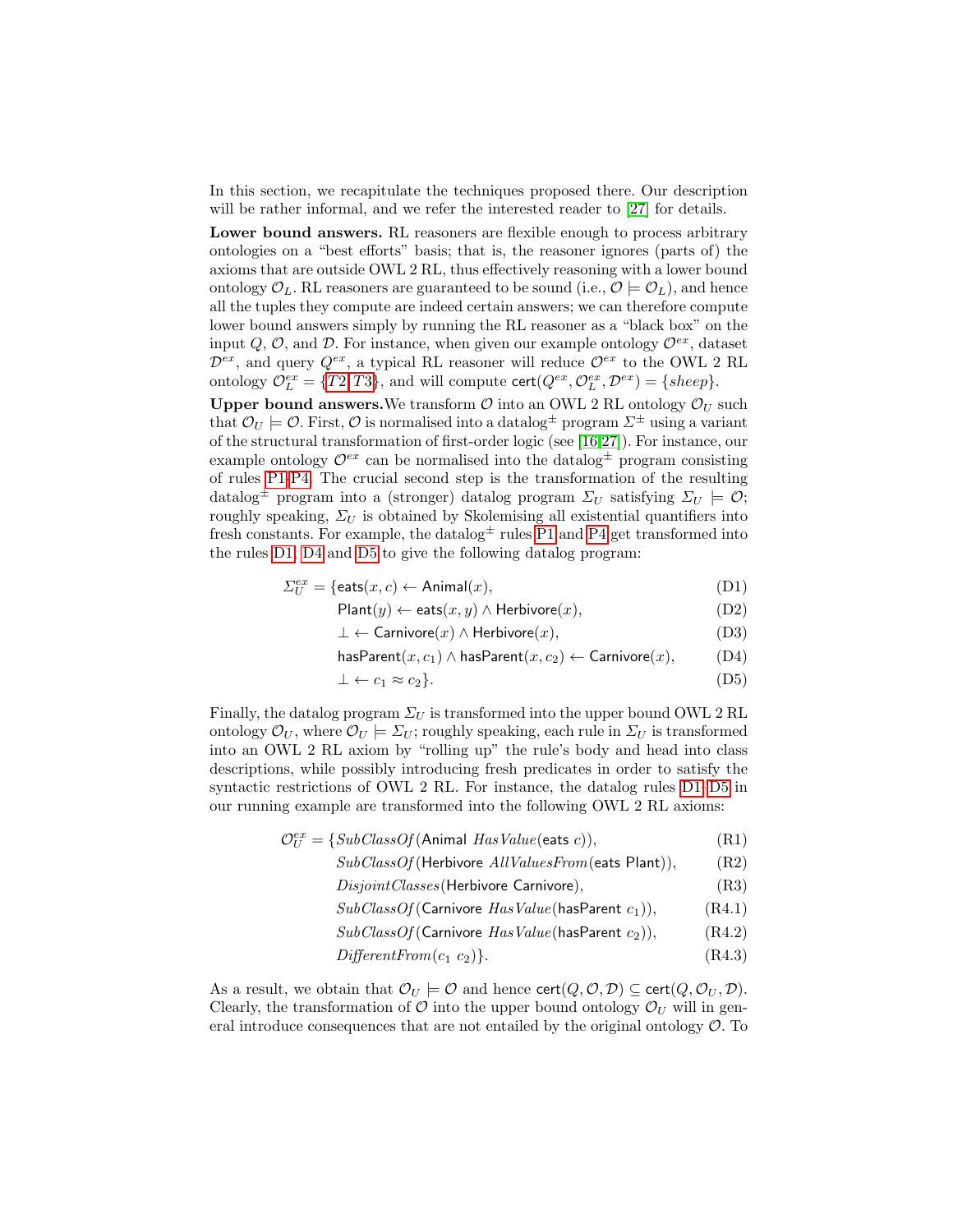see this, consider again our running example. The axioms [R1,](#page-5-3) [R2,](#page-5-4) [A1](#page-2-3) and [A2](#page-2-4) entail  $ObjectPropertyA assertion(eats rabbit c)$ ,  $ObjectPropertyA assertion(eats lion c)$ and  $ClassAssociation(Plant c)$ . We thus get that (in addition to *sheep)* rabbit and *lion* are also answers to  $Q^{ex}$ , i.e.  $\text{cert}(Q^{ex}, \mathcal{O}_U^{ex}, \mathcal{D}^{ex}) = \{sheep, rabbit, lion\}.$ However, we have that  $\text{lion} \notin \text{cert}(Q^{ex}, \mathcal{O}^{ex}, \mathcal{D}^{ex}).$ 

The final transformation from  $\Sigma_U$  into  $\mathcal{O}_U$  is only required if the RL reasoner to be used only accepts OWL 2 RL ontologies; our RL reasoner RDFox can handle datalog rules natively, and this transformation can be dispensed with.

Dealing with unsatisfiability. An important limitation with the approach presented in [\[27\]](#page-15-5) is that, given an ontology  $\mathcal O$  and a dataset  $\mathcal D$ , if  $\mathcal O_L \cup \mathcal D$ is satisfiable (i.e., cert $(\bot(x), \mathcal{O}_L, \mathcal{D}) = \emptyset$ ) but  $\mathcal{O}_U \cup \mathcal{D}$  is unsatisfiable (i.e., cert( $\bot(x), \mathcal{O}_U, \mathcal{D} \neq \emptyset$ ), we must check if  $\mathcal{O} \cup \mathcal{D}$  is satisfiable; if  $\mathcal{O} \cup \mathcal{D}$  is satisfiable, we can still use the above procedure to compute upper bound answers, but if  $\mathcal{O} \cup \mathcal{D}$  is not satisfiable, then everything is entailed and the (upper bound) answer to any query is trivially the set of all tuples of the appropriate arity that can be formed from individuals in  $\mathcal D$ . The difficulty is that, when  $\mathcal D$  is large, it may be impractical to check the satisfiability of  $\mathcal{O} \cup \mathcal{D}$  using an OWL reasoner.

We can now address this issue by using our new hybrid query answering technique: if cert( $\bot(x), \mathcal{O}_L, \mathcal{D} = \emptyset$ , but cert( $\bot(x), \mathcal{O}_U, \mathcal{D} \neq \emptyset$ , then in Step 2 we will compute fragments  $\mathcal{O}_f$  and  $\mathcal{D}_f$  for  $\perp(x)$ , and in Step 3 we will use these fragments with an OWL reasoner to compute cert( $\bot(x), \mathcal{O}, \mathcal{D}$ ). Clearly,  $\mathcal{O} \cup \mathcal{D}$ is satisfiable iff cert $(\bot(x), \mathcal{O}, \mathcal{D}) = \emptyset$ .

## <span id="page-6-0"></span>5 Computing Ontology and Dataset Fragments

Given an input ontology  $\mathcal{O}$ , a dataset  $\mathcal{D}$  and a set of possible answer tuples  $G$ . our goal is to compute small ontology  $\mathcal{O}_f \subseteq \mathcal{O}$  and dataset  $\mathcal{D}_f \subseteq \mathcal{D}$  such that  $\mathcal{O}_f \cup \mathcal{D}_f \models Q(\vec{a})$  iff  $\mathcal{O} \cup \mathcal{D} \models Q(\vec{a})$  for each tuple  $\vec{a} \in G$ .

#### 5.1 Overview

In a nutshell, our technique for computing  $\mathcal{O}_f$  and  $\mathcal{D}_f$  works as follows.

- 1. We consider the upper bound datalog rules  $\Sigma_U$  and, for each  $\vec{a} \in G$ , we compute all (minimal) proofs of  $Q(\vec{a})$  in  $\Sigma_U \cup \mathcal{D}$ . Specifically, we consider "backward chaining" proofs based on SLD-resolution.
- 2. We define  $\mathcal{D}_f$  (resp.  $\Sigma_f$ ) as the set of facts in  $\mathcal{D}$  (resp. rules in  $\Sigma_U$ ) that have been used in some SLD-resolution proof for some  $\vec{a} \in G$ .
- 3. Finally, we "trace back" the rules in  $\Sigma_f \subseteq \Sigma_U$  to the OWL 2 axioms  $\mathcal{O}_f \subseteq \mathcal{O}$ from which they were derived.

To illustrate this process, let us consider our example ontology  $\mathcal{O}^{ex}$ , data set  $\mathcal{D}^{ex}$  and query  $Q^{ex}$ . In this case, we have  $\{sheep\}$  as the lower bound answer and  $\{sheep, rabbit, lion\}$  as the upper bound answer; our goal is thus to determine whether *rabbit* and *lion* are indeed certain answers. To this end, we consider the upper bound datalog program  $\Sigma_U^{ex}$ , and inspect all the "backward chaining"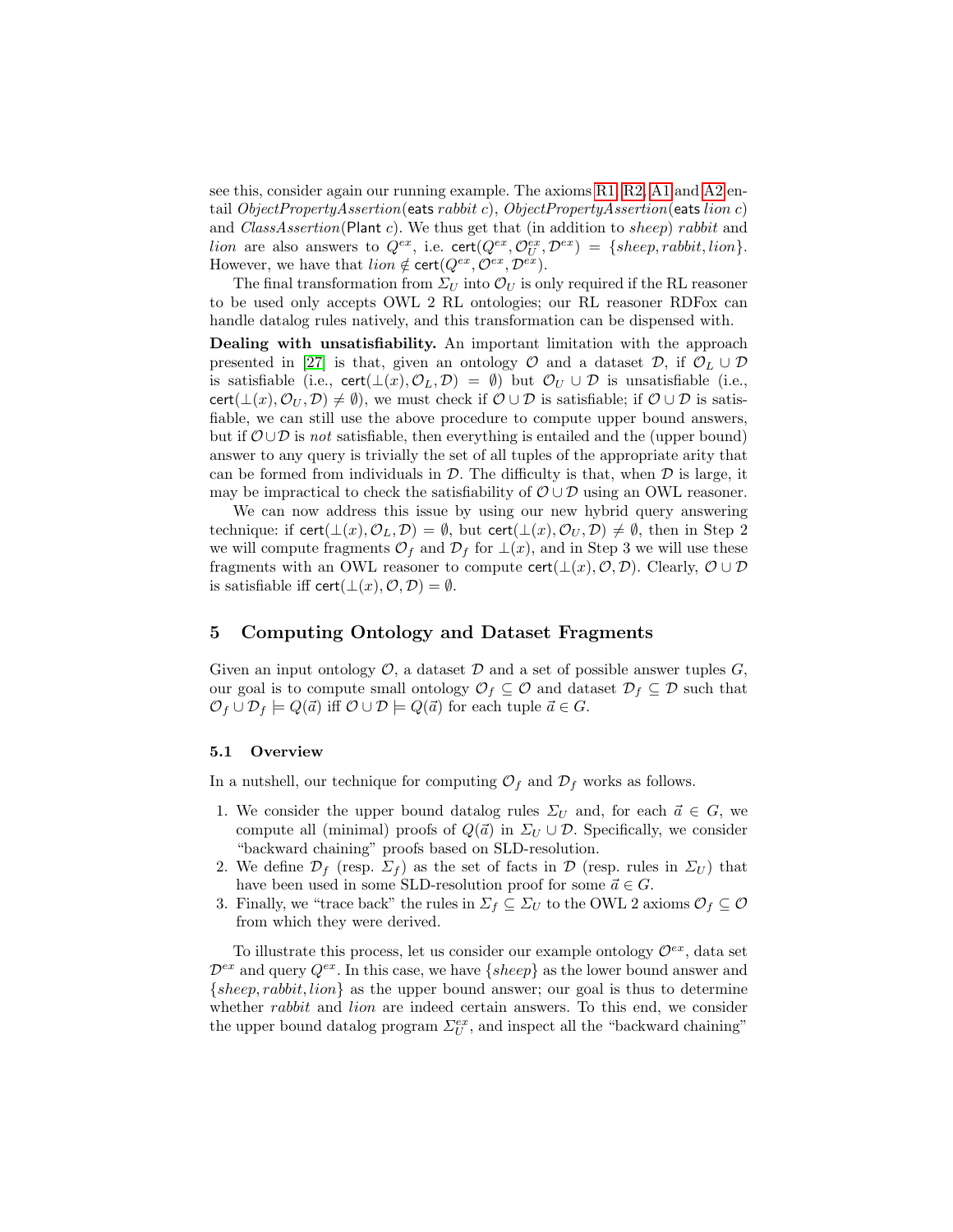proofs for  $Q^{ex}(rabbit)$  and  $Q^{ex}(lion)$  in  $\Sigma_U^{ex} \cup \mathcal{D}^{ex}$ . Consider for example the following proof of  $Q^{ex}(rabbit)$ .

| $S_0 :=$ eats $(rabbit, y) \wedge$ Plant $(y)$                         |            |
|------------------------------------------------------------------------|------------|
| $S_1 := \text{Plant}(c) \wedge \text{Animal}(rabbit)$                  | $via\;D1$  |
| $S_2 :=$ Animal $(rabbit) \wedge$ eats $(x, c) \wedge$ Herbivore $(x)$ | via $D2$   |
| $S_3 := \text{eats}(x, c) \wedge \text{Herbivore}(x)$                  | via A2     |
| $S_4 :=$ Herbivore $(x) \wedge$ Animal $(x)$                           | $via\;D1$  |
| $S_5 :=$ Animal( <i>rabbit</i> )                                       | $via\; A3$ |
| $S_6 := \top$                                                          | via A2     |

Starting from the goal  $Q^{ex}(rabbit) = \text{eats}(rabbit, y) \wedge \text{Plant}(y)$ , we can use [D1](#page-5-0) and the unifier  $\{x \mapsto rabbit, y \mapsto c\}$  to obtain the subgoal  $S_1$ , which, together with [D1,](#page-5-0) entails  $S_0$ . Then, we can use rule [D2](#page-5-5) and the unifier  $\{y \mapsto c\}$  to obtain from  $S_1$  the new subgoal  $S_2$ . The first conjunct in  $S_2$  can be eliminated using the fact [A2](#page-2-4) in  $\mathcal{D}^{ex}$  to produce  $S_3$ . From  $S_3$  we can use again rule [D1](#page-5-0) to produce  $S_4$ . The first conjunct in  $S_4$  can be eliminated using fact [A3](#page-2-5) in  $\mathcal{D}^{ex}$  and finally we can obtain the empty goal by subsequently using fact [A2](#page-2-4) to eliminate the remaining atom. We have now shown that  $\{D1, D2, A2, A3\} \models Q^{ex}(rabbit)$  $\{D1, D2, A2, A3\} \models Q^{ex}(rabbit)$  $\{D1, D2, A2, A3\} \models Q^{ex}(rabbit)$  $\{D1, D2, A2, A3\} \models Q^{ex}(rabbit)$  $\{D1, D2, A2, A3\} \models Q^{ex}(rabbit)$  $\{D1, D2, A2, A3\} \models Q^{ex}(rabbit)$  $\{D1, D2, A2, A3\} \models Q^{ex}(rabbit)$ ; therefore, facts [A2](#page-2-4) and [A3](#page-2-5) must be included in  $\mathcal{D}_f$ , and axioms [T1](#page-2-2) and [T2](#page-2-0) from  $\mathcal{O}^{ex}$ , from which rules [D1](#page-5-0) and [D2](#page-5-5) were (respectively) derived, must be included in  $\mathcal{O}_f$ .

To identify all the axioms and facts in  $\mathcal{O} \cup \mathcal{D}$  that are relevant to  $Q^{ex}(rabbit)$ and  $Q^{ex}(lion)$ , we need to consider all their possible backward chaining proofs. By doing so, we can show that only axioms [T1](#page-2-2) and [T2,](#page-2-0) and facts [A1,](#page-2-3) [A2](#page-2-4) and [A3](#page-2-5) are (possibly) relevant to determining the status of *rabbit* and *lion*.

#### 5.2 Technical Approach

We start by formalising backward chaining proofs based on SLD-resolution.

**Definition 1.** A goal is a conjunction of function-free atoms  $A_1 \wedge \ldots \wedge A_m$ . The SLD-resolution rule takes as premises a goal and a datalog rule, and it produces a new goal as follows

$$
A_1 \wedge \ldots \wedge A_m, \quad C_1 \wedge \ldots \wedge C_q \leftarrow B_1 \wedge \ldots \wedge B_p
$$

$$
A_2 \theta \wedge \ldots \wedge A_m \theta \wedge B_1 \theta \wedge \ldots, B_p \theta
$$

where  $\theta$  is the most general unifier of  $A_1$  and  $C_j$  for some  $1 \leq j \leq q$ . The new goal, together with the rule entail the original goal. An SLD-proof of a goal  $G_0$  in a datalog program  $\Gamma$  is a sequence of goals  $G_0 \stackrel{r_1,\theta_1}{\leadsto} G_1 \leadsto \ldots \leadsto G_{n-1} \stackrel{r_n,\theta_n}{\leadsto} G_n$ , where  $G_n = \top$  and each  $G_{i+1}$  is obtained from  $G_i$  and rule  $r_{i+1} \in \Gamma$  by means of a single SLD-resolution with substitution  $\theta_{i+1}$ . Finally, we say that a rule r is relevant for  $G_0$  in  $\Gamma$  if there exists an SLD-proof of  $G_0$  in  $\Gamma$  involving  $r$ .

SLD-resolution is sound and complete for datalog: for each datalog program  $\Gamma$ , CQ  $Q(\vec{x}) = \exists \vec{y}(\varphi(\vec{x}, \vec{y}))$  and tuple of constants  $\vec{a}$  we have  $\Gamma \models Q(\vec{a})$  iff there exists an SLD-proof of the goal  $\varphi(\vec{a}, \vec{y})$  in  $\Gamma$ .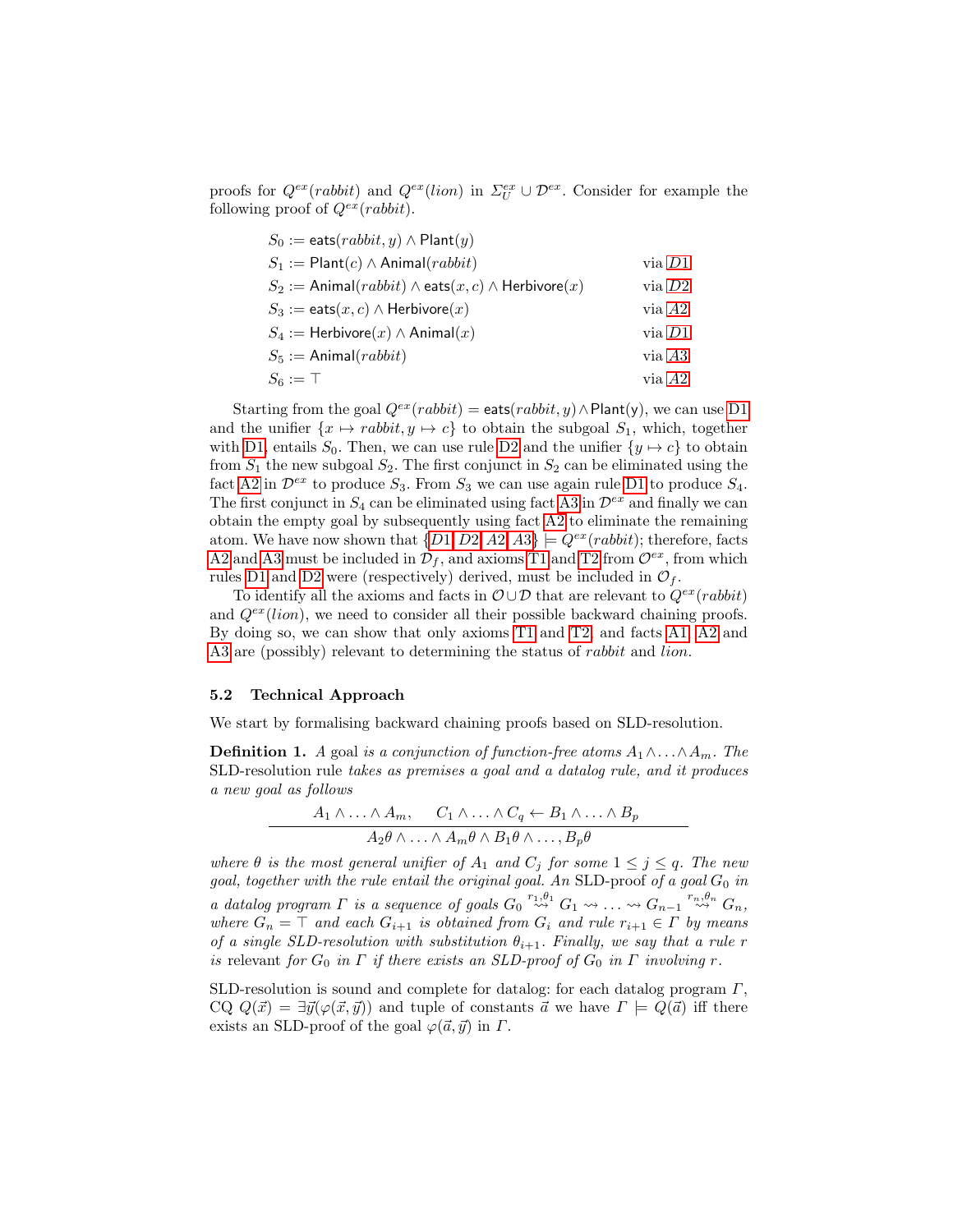We are now ready to define the relevant fragments  $\mathcal{O}_f \subseteq \mathcal{O}$  and  $\mathcal{D}_f \subseteq \mathcal{D}$  that we can use to verify the answers in  $G$  using an OWL reasoner.

**Definition 2.** Let  $Q$ ,  $O$  and  $D$  be the input  $CQ$ , Horn ontology and dataset respectively, let  $\Sigma_U$  be the upper bound datalog program for  $\mathcal{O}$ , and let  $\Xi(\cdot)$  be the function mapping each axiom in  $O$  into its corresponding set of rules in  $\Sigma_U$ . Finally, let G be the set of tuples between the lower and upper bounds. The  $(Q, G)$ -relevant fragments  $\mathcal{O}_f$  of  $\mathcal O$  and  $\mathcal{D}_f$  of  $\mathcal D$  are defined as follows  $\mathcal{O}_f = \{\alpha \in \mathcal{O} \mid \exists \vec{\alpha} \in G \text{ and } \exists r \in \Xi(\alpha) \text{ s.t. } r \text{ is relevant for } Q(\vec{\alpha}) \text{ in } \Sigma_U \cup \mathcal{D} \},\$  $\mathcal{D}_f = {\alpha \in \mathcal{D} \mid \exists \vec{a} \in G \text{ s.t. } \alpha \text{ is relevant for } Q(\vec{a}) \text{ in } \Sigma_U \cup \mathcal{D}}.$ 

The correctness of our approach is established by the following theorem.

<span id="page-8-0"></span>**Theorem 1.** Let  $\mathcal{O}_f$  and  $\mathcal{D}_f$  be the  $(Q, G)$ -relevant fragments of  $\mathcal{O}$  and  $\mathcal{D}_f$ , respectively. Then,  $\mathcal{O} \cup \mathcal{D} \models Q(\vec{a})$  iff  $\mathcal{O}_f \cup \mathcal{D}_f \models Q(\vec{a})$  for each  $\vec{a} \in G$ .

The full proof of Theorem [1](#page-8-0) can be found in our accompanying technical report.[4](#page-8-1) The idea behind it is, however, quite straightforward. The 'if' direction follows directly from the fact that  $\mathcal{O}_f \cup \mathcal{D}_f \subseteq \mathcal{O} \cup \mathcal{D}$ . For the 'only if' direction, assume that  $\mathcal{O} \cup \mathcal{D} \models Q(\vec{a})$ . From  $\Sigma_U \models \mathcal{O}$  it follows that  $\Sigma_U \cup \mathcal{D} \models Q(\vec{a})$ . By the completeness of SLD-resolution, there exists an SLD proof of  $Q(\vec{a})$  in  $\Sigma_U \cup \mathcal{D}$ , and let R be the set of rules used in this proof. By construction, the axioms in  $\mathcal O$  and facts in  $\mathcal D$  that correspond to rules in R are contained in  $\mathcal O_f$ and  $\mathcal{D}_f$  respectively, and it can be further shown that these axioms entail  $Q(\vec{a})$ .

#### 5.3 An Optimised Backward Chaining Algorithm

Computing all SLD-proofs for each answer in the gap between lower and upper bounds can be infeasible in practice with a naive backward chaining algorithm. Indeed, our problem is more challenging than typical backward chaining reasoning in datalog, where computing just a single proof suffices to verify the goal.

In this section, we describe an optimised algorithm for computing the set  $R_{\vec{a}}$ of all rules that appear in an SLD proof of  $Q(\vec{a})$  in  $\Sigma_U \cup \mathcal{D}$ , where the facts in D are treated as rules with an empty body, i.e., of the form  $A(\vec{a}) \leftarrow$ . To ensure termination of backward chaining, we apply the well-known tabling technique [\[24](#page-15-7)[,22\]](#page-15-8). To improve performance, we use an aggressive pruning technique that exploits the upper and lower bound ontologies to detect irrelevant branches in the backward chaining tree. In the remainder of this section, we describe the specifics of our implementation of backward chaining.

Backward chaining with tabling. Our implementation of backward chaining with tabling is based on the techniques described in [\[22\]](#page-15-8). We deviate from [\[22\]](#page-15-8) in that our algorithm only terminates once all SLD-proofs of the goal are computed, and also in that we keep track of all rules used in such proofs.

We first describe our data structures. To keep track of all SLD proofs of a goal  $Q(\vec{a})$  and all rules that occur in them, we maintain a labelled tree  $t_A$  for each

<span id="page-8-1"></span><sup>4</sup> <http://tinyurl.com/bl5unv6>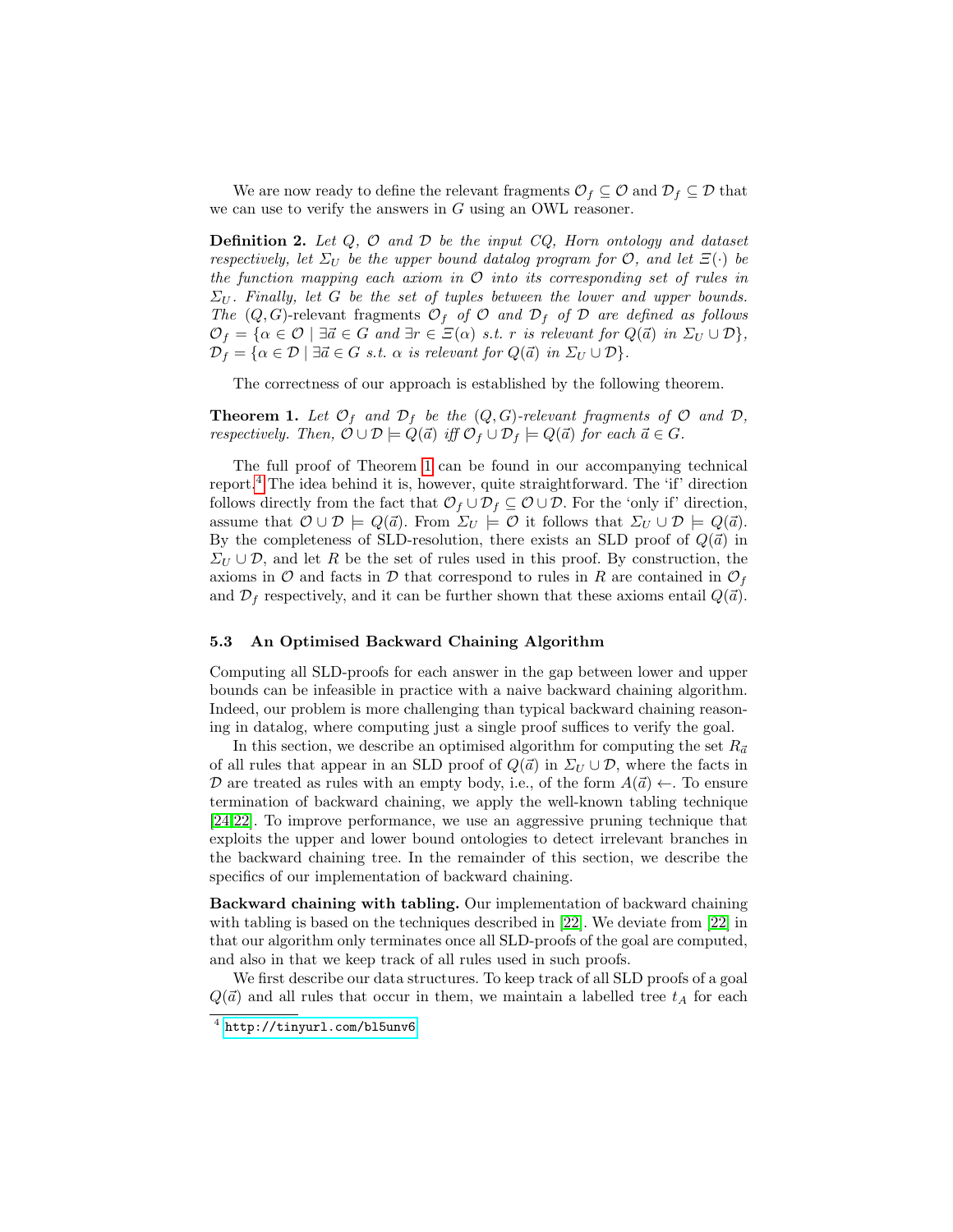

<span id="page-9-0"></span>Fig. 2. Data Structure

encountered subgoal A consisting of a single atom; additionally, we maintain a similar tree for the original goal  $Q(\vec{a})$  (see Figure [2\)](#page-9-0). The tree  $t_A$  encodes all proofs of  $A$ ; each node of  $t_A$  is labelled with a goal and each edge of  $t_A$  is labelled with a pair of a substitution and a datalog rule. The labels of each edge and the nodes that it connects encode an SLD resolution step, and a branch in  $t_A$ encodes an SLD derivation. We associate with  $t_A$  an answer table, which will eventually map each grounding of the root goal that proves it to the list of all relevant leaf nodes in  $t_A$  for that grounding. We also maintain a global *goal table* mapping each relevant subgoal to its corresponding tree (c.f. Figure [2\)](#page-9-0). Finally, we say that a node u with associated goal  $A_1 \wedge \ldots \wedge A_n$  is linked to a tree t if the first atom  $A_1$  in the goal corresponds to the root of t (e.g. node  $D_1$  in Figure [2](#page-9-0) is linked to Tree 2); we use the goal table to check whether  $u$  is linked to  $t$ .

The backward chaining algorithm is initialised with a tree  $t_{O(\vec{a})}$  consisting of just a root node labelled with the goal  $Q(\vec{a})$ ; then, we add an entry in the Goal table mapping  $Q(\vec{a})$  to  $t_{Q(\vec{a})}$  and we associate with  $t_{Q(\vec{a})}$  an empty answer table. After this initialisation step, we evaluate the root node of  $t_{Q(\vec{a})}$  using the recursive procedure described below, which takes as input a node  $u$  in a tree  $t$ .

- **Case 1.** If u is labelled with  $\top$ , we have reached a proof of the goal  $A(\vec{x})$  labelling the root of t. We take  $A(\vec{a})$  to be the grounding of  $A(\vec{x})$  using the composition of the substitutions on the path between the root of  $t$  and the node u. We add u to the list associated with  $A(\vec{a})$  in the answer table of t. We then try to resolve  $A(\vec{a})$  with the goal of every node that is linked to t. If we can resolve  $A(\vec{a})$  with the goal of such a node v using a substitution  $\theta$ , we add a child node  $v'$  to v, we label v with the resolvent, and we label the edge between v and v' with the pair  $\langle A(\vec{a}), \theta \rangle$ . We then recursively evaluate the node  $v'$ .
- **Case 2.** If u is the root node of t, we resolve its goal with all possible rules, we create a child node for each of the resolvents, label the new nodes and edges accordingly, and recursively evaluate each of the child nodes.
- **Case 3.** Otherwise, let  $A_1 \wedge \ldots \wedge A_m$  be the goal of u.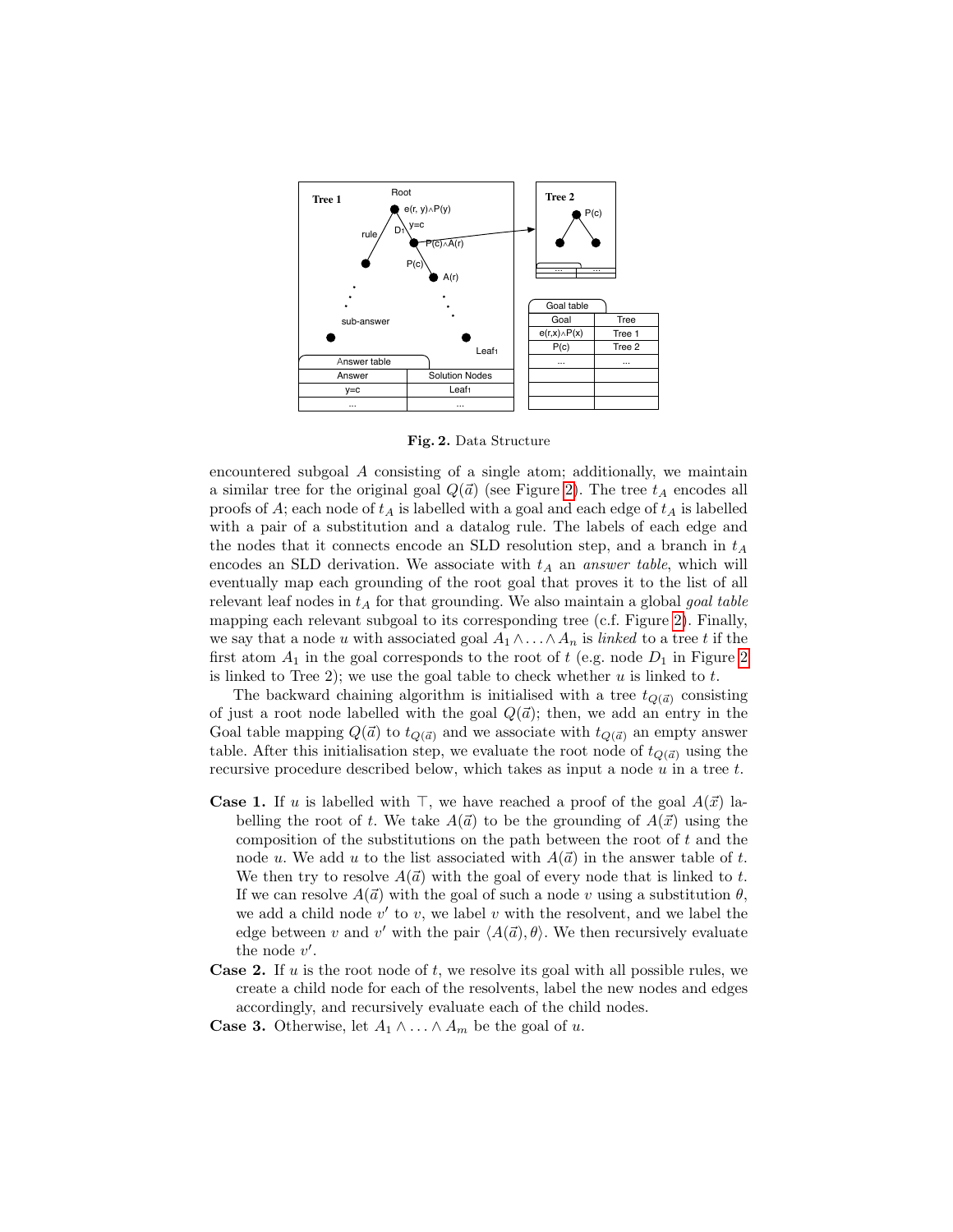- **3.1.** If  $A_1$  has not been tabled yet, i.e. it is not in the goal table, we initialise a tree t' with root node v, label v with  $A_1$ , add an entry  $\langle A_1, t' \rangle$  to the goal table linking  $u$  to  $t$ , and recursively process  $v$ ;
- **3.2.** otherwise, we retrieve the available answers for  $A_1$  from its associated tree, resolve  $u$  with those answers, create a child node for each of the resolvents, and recursively compute each added node.

Pruning. To improve performance, we apply a pruning technique that exploits the lower and upper bound ontologies. Let  $v$  be a node with associated goal  $Q_v := A_1 \wedge \ldots \wedge A_m$ . Before recursively evaluating v, we proceed as follows.

- If cert $(Q_v, \mathcal{O}_U, \mathcal{D}) = \emptyset$ , we terminate the evaluation of the current node as this branch cannot lead to a proof. This is due to the fact that the rules used in the backward chaining algorithm are logically equivalent to  $\mathcal{O}_U \cup \mathcal{D}$ .
- If  $Q_v$  contains no variables, and cert $(Q_v, \mathcal{O}_L, \mathcal{D}) \neq \emptyset$ , we create a child node for v, label it with  $\top$ , and we label the new edge with the empty substitution and the set of atoms  $A_1, \ldots, A_m$ . We recursively evaluate the new node, after which we terminate the evaluation of v. We can do so because  $\mathcal{O}_L \cup \mathcal{D} \models Q_v$ , and we know that the current branch will lead to exactly one proof.
- Otherwise, if  $A_1$  contains no variable and cert $(A_1, O_L, \mathcal{D}) \neq \emptyset$ , we create a child node for v, we label it with the goal  $A_2 \wedge \ldots \wedge A_m$ , label the new edge with the empty substitution and the atom  $A_1$ , and recursively evaluate the new node, after which we terminate the evaluation of  $v$ . We can do so because  $\mathcal{O}_L \cup \mathcal{D} \models A_1$ , and because v has no other children.

**Rule Extraction.** The backward-chaining evaluation of the goal  $Q(\vec{a})$  results in a forest of trees encoding all possible proofs of  $Q(\vec{a})$  in  $\Sigma_U \cup \mathcal{D}$ . In addition to all proofs of  $Q(\vec{a})$ , the forest also contains many superfluous derivations that should be ignored. We now describe an algorithm that traverses the forest and extracts the set  $R_{\vec{a}}$  of all rules that participate in proofs of  $Q(\vec{a})$ . The algorithm builds the set  $R_{\vec{a}}$  by carrying out a bottom-up, breath-first search on the nodes in the forest whose goals appear in proofs of  $Q(\vec{a})$ . It proceeds as follows.

Step 1 Initialise a set N with all solution nodes in the answer table of  $t_{Q(\vec{a})}$ .

Step 2 While N is not empty, remove from N a node v with a goal  $A_1 \wedge \cdots \wedge A_m$ .

- If  $v$  has a parent, do the following:
- 2.1. Add the parent of  $v$  to  $N$ .
- 2.2. If v is a resolvent of its parent and a rule  $r \in \Sigma_U \cup \mathcal{D}$ , add r to  $R_{\vec{a}}$ .
- 2.3. If v is a resolvent of its parent and an answer  $A$  from a tree  $t$ , retrieve all solution nodes for  $A$  in  $t$  and add them to  $N$ .

### 6 Evaluation

We have developed a prototype reasoner to carry out a preliminary evaluation. Our prototype integrates the RL reasoner  $RDF_0x^5$  $RDF_0x^5$  and an OWL reasoner, which

<span id="page-10-0"></span><sup>5</sup> <http://www.cs.ox.ac.uk/isg/tools/RDFox/>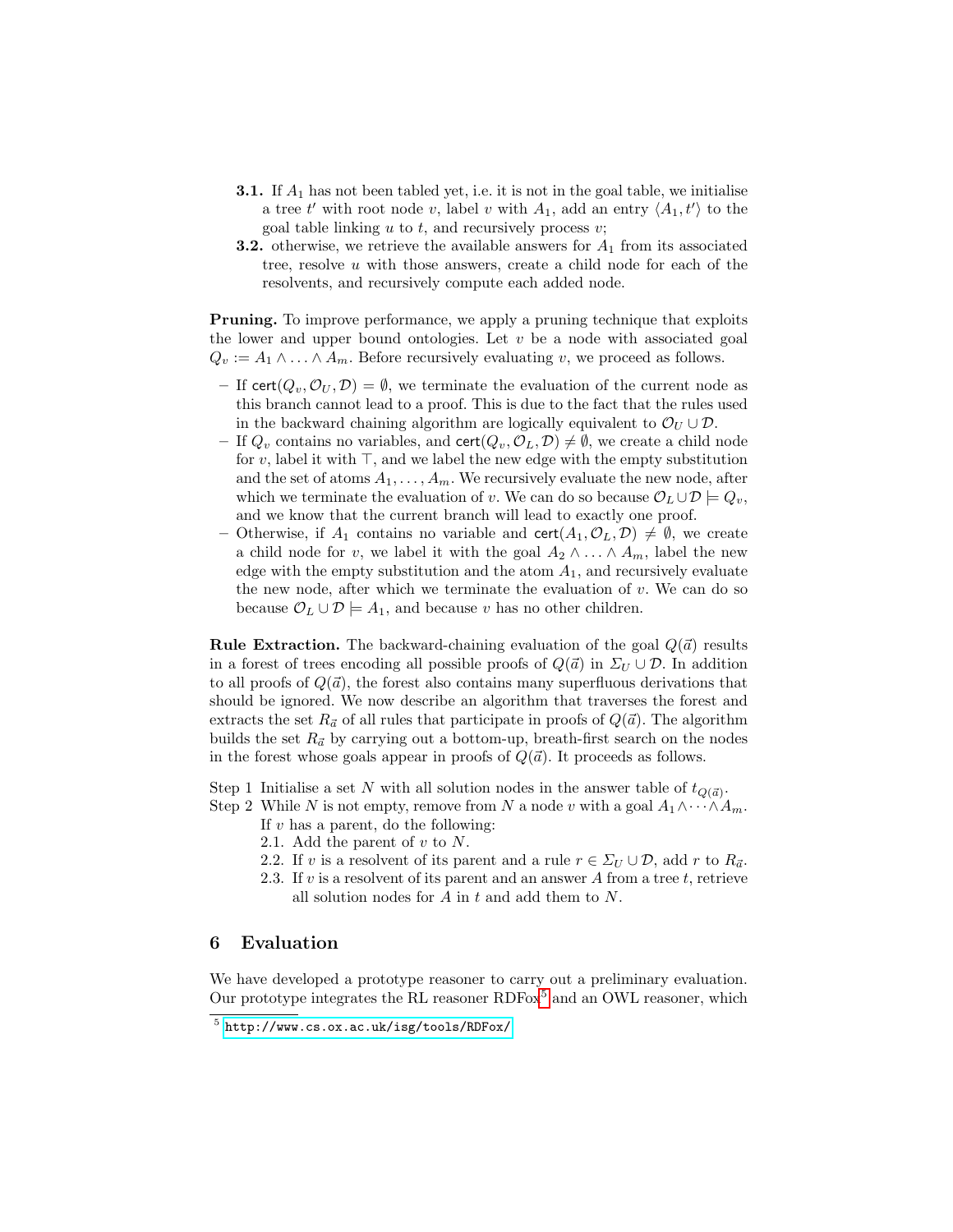<span id="page-11-0"></span>Table 1. Statistics for datasets

| Data.                                       |  |             |     |            | DL   Horn   Existential   Classes   Properties   Axioms   Individuals   Dataset |             |
|---------------------------------------------|--|-------------|-----|------------|---------------------------------------------------------------------------------|-------------|
| $\lfloor LUBM(n)/\mathcal{SHT} \rfloor$ Yes |  | 43          | 321 |            | 93 $1.7 \times 10^4 n$ $10^5 n$                                                 |             |
| $FLY$ $ \mathcal{SRI} $ Yes                 |  | 8.396 7.533 |     | 24 144,407 |                                                                                 | 1,606 6,308 |

| Query   |                | $\boldsymbol{n}$ | $\left  G\right $ | $t_{f}$ | $\mathcal{O}_f$ | $ {\cal D}_f $ |    | $t_{\rm check}$ | $t_{\rm total}$               |
|---------|----------------|------------------|-------------------|---------|-----------------|----------------|----|-----------------|-------------------------------|
| $M_1$   | $\overline{2}$ | 3                | 39                | 36.4    | 6               | $29041$ H:     |    | $23.3$ H:       | 60.7                          |
| $M_2$   | 3              | 4                | 1                 | 37.1    | 6               | $29004$ H:     |    | $4.0$ H:        | 42.1                          |
| $M_3$   | 4              | 6                | 16                | 38.2    | 6               | $29054$ H:     |    | $8.4$ H:        | 47.6                          |
| $M_{4}$ | $\overline{2}$ | 3                | 30                | 36.0    | 6               | 29032 H:       |    | $23.3$ H:       | 60.2                          |
| $M_5$   | 3              | 4                | 4                 | 39.4    | 6               | $29010$ H:     |    | $24.0$ H:       | 64.3                          |
| $M_{6}$ | 4              | 6                | 29                | 2,845.8 | 10              | $87209$ H:     |    | $483.0$ H:      | 3339.4                        |
| $M_7$   | 3              | 5                | 15                | 38.0    | 6               | 29033 H:       |    | $10.3$ H:       | 49.3                          |
| $M_8$   | 3              | 5                | 14                | 39.3    | 6               | $29038$ H:     |    | $11.9$ H:       | 52.2                          |
| $M_9$   | 3              | 4                | 10                | 328.9   | 12              | $86785$ H:     |    | $556.2$ H:      | 886.7                         |
| S       |                | $\overline{2}$   | 39                | 310.0   | 12              | 86802          | Н: | $1,780.0$ H:    | 2,126.5                       |
|         |                |                  |                   |         |                 |                |    |                 | $P: 16,592.1$ $ P: 16,870.0 $ |

<span id="page-11-1"></span>Table 2. Results for  $LUBM(40)$ 

in our case can be either HermiT[\[16\]](#page-15-0) or Pellet[\[23\]](#page-15-1). RDFox is used to compute lower and upper bound query answers (c.f. Step 1 in Section [3\)](#page-3-7), as well as to assist with pruning during backward chaining (c.f. Section [5.3\)](#page-9-0). The OWL reasoner is used with the fragments computed by the backward chaining algorithm (c.f. Step 3 in Section [3\)](#page-3-7) to determine the status of any tuples in the gap.

RDFox is a in-memory triple store that supports OWL 2 RL and datalog reasoning, and uses shared memory parallel reasoning for increased efficiency and scalability. An important feature of RDFox is its rapid query response time—this is particularly relevant during backward chaining, where queries are used in a crucial pruning optimisation. HermiT and Pellet are well-established OWL reasoners that provide support for CQ answering. HermiT can answer tree-shaped CQs with a single answer variable; Pellet supports SPARQL CQs.

In our experiments we have used LUBM and the Fly Anatomy ontology as test sets; their key features are summarised in Table [1.](#page-11-0) All tests were performed on a 14 core 3.30GHz Intel Xeon E5-2643 with 125GB of RAM, and running Linux 2.6.32. All times are given in seconds.

Evaluation results for LUBM. LUBM is a well-known benchmark ontology that comes with a predefined dataset generator parameterised by the number of universities. We tested our reasoner on  $LUBM(40)$ , which contains in its dataset over 4 million facts about 40 universities. We used the 14 standard LUBM queries as well as 78 synthetic queries generated using SyGENiA [\[12\]](#page-15-9).

Using RDFox, we were able to compute lower and upper bound answers for all 92 queries in less than 20s (c.f. Step 1 in Section [3\)](#page-3-7). As the focus of this paper is on checking the tuples in the gap between the two bounds of a given query, we concentrate our attention on those queries whose bounds do not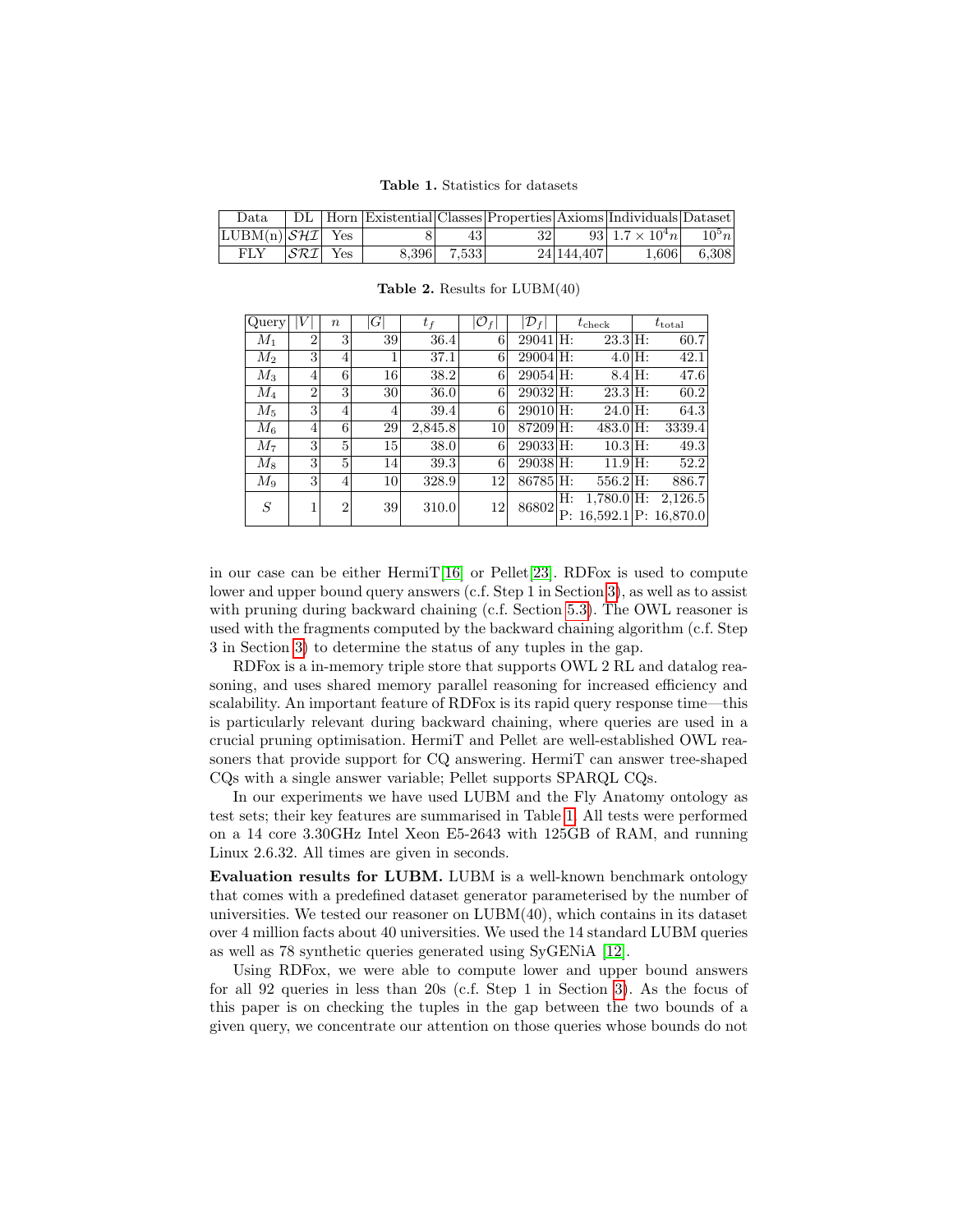<span id="page-12-1"></span>Table 3. Results for FLY

| Query              |   | $\boldsymbol{n}$       | $G^{\prime}$ |       | $\mathcal{O}_f$ | $\mathcal{D}_{f}$ | (H<br>$t_{\rm check}$ | $t_{\rm total}$ | $t_{\rm HermiT}$ |
|--------------------|---|------------------------|--------------|-------|-----------------|-------------------|-----------------------|-----------------|------------------|
| $\,Q_1$            |   | $\mathbf{\Omega}$<br>υ | 803          | 108.9 | 224             | 4515              | 45.9                  | 155.2           | 3,465.9          |
| $\scriptstyle Q_2$ | 3 | 5                      | 342          | 97.7  | 224             | 4054              | $16.0\,$              | 114.0           | 3,179.0          |
| $\scriptstyle Q_3$ |   |                        | 28           | 91.0  | 217             | 3712              | 0.9                   | 92.3            | 5,863.3          |
| $Q_4$              |   | $\mathbf{Q}$           | 25           | 94.3  | 233             | 3762              | 4.7                   | 99.2            | 2.944.3          |
| $\scriptstyle Q_5$ |   |                        | 518          | 100.3 | 222             | 3712              | 24.0                  | 124.6           | 3,243.7          |

coincide. Only 6 queries show a non-empty gap  $(Q_3, Q_{45}, Q_{51}, Q_{64}, Q_{67}, Q_{69})$ all of them SyGENiA generated—and, due to the relatively simple nature of the LUBM ontology, it is inevitable that these queries look very similar. Since the generated queries tend to produce unrealistically large answers, we added some additional terms to those queries in order to make them more specific and thus return smaller answers. The resulting 10 "non-trivial" queries, denoted by  $M_1-M_9$  and S, are all tree-shaped CQs, with S being the only SPARQL CQ.<sup>[6](#page-12-0)</sup> Performance on these queries is summarised in Table [2,](#page-11-1) where  $|V|$ , n and  $|G|$ denote the number of variables, the number of triple patterns and the number of gap tuples for each query respectively;  $t_f$ ,  $|\mathcal{O}_f|$  and  $|\mathcal{D}_f|$  denote the time needed to compute the relevant fragments  $\mathcal{O}_f$  and  $\mathcal{D}_f$  using backward chaining, and their respective sizes;  $t_{\text{check}}$  denotes the total time required for checking all the tuples in G using the OWL reasoner (c.f. Step 3 in Section [3\)](#page-3-7); and  $t_{\text{total}}$  denotes the total time for answering the query. We have presented timings for Hermit (H) on all queries, and Pellet (P) on the single SPARQL CQ.

We can observe that backward chaining times were rather modest for all queries but  $M_6$ , for which the computed backward chaining tree had a very large branching factor. We can also observe that for all queries the dataset fragment  $\mathcal{D}_f$  contains only about 2% of the facts in LUBM(40), while  $\mathcal{O}_f$  contained just a few schema-level axioms. This significant reduction in size made it possible for HermiT to verify answer tuples in reasonable time; indeed, query answering for LUBM(40) is far beyond the capabilities of HermiT or Pellet, and we were unable to verify even a single answer tuple using either OWL reasoner over the original ontology and dataset. A standard optimisation applied by RL reasoners such as OWLim is to classify the original ontology first and add the entailed subsumption axioms in  $\mathcal{O}_L$ . Although this optimisation closes the gap between the lower and upper bounds for query S, allowing, for example, OWLim to compute all answers for S, it has no effect on queries  $M_1-M_9$ .

To test the scalability of our reasoner, we have also evaluated queries  $M_1$ ,  $M_6$ ,  $M_9$  and S against the datasets LUBM(1)–LUBM(40) (results for queries  $M_2-M_5$ ,  $M_7$  and  $M_8$  are similar to those for  $M_1$ ). The results of the evaluation are summarised in Figure 3, which shows the timings and memory usage of our reasoner for the different datasets.

Evaluation results for FLY. Fly Anatomy is a realistic and complex ontology describing the anatomy of flies, which comes with a dataset containing more

<span id="page-12-0"></span> $6$  All test queries are available at <http://tinyurl.com/ccmwvc6>.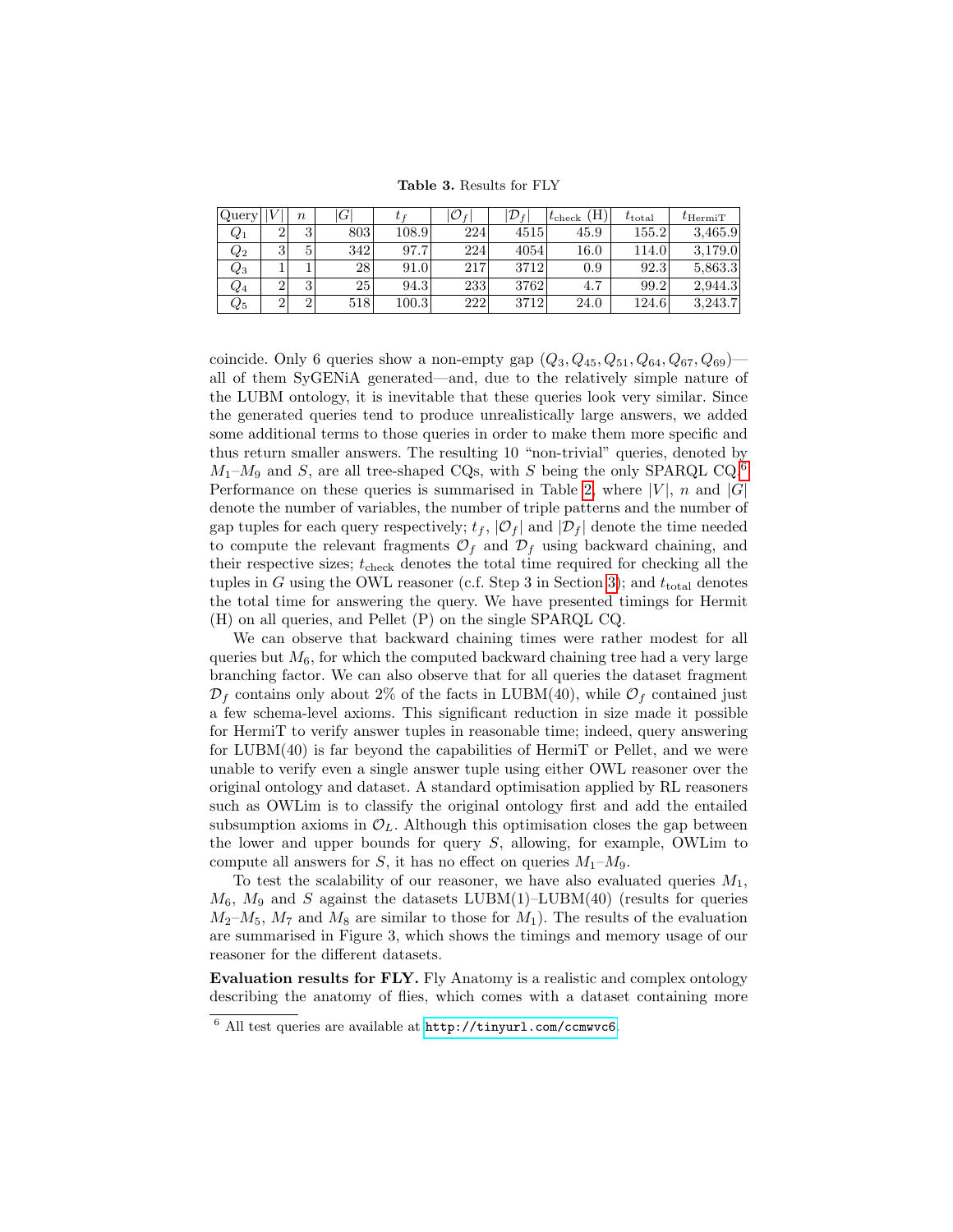

Fig. 3. Scalability test for  $LUBM(1)-LUBM(40)$ 

than 6, 000 facts. We have tested our system using 5 realistic queries provided by the domain experts who are developing the ontology; all are CQs with nondistinguished variables, so we were only able to use HermiT in the evaluation.

RDFox was able to compute lower and upper bound answers for all 5 queries in less than 15s, with the bounds being different in all cases. Our results are summarised in Table [3;](#page-12-1) columns 1–9 are the same as in Table [2,](#page-11-1) and column 10 gives the time taken for HermiT to answer the query—in contrast to the case of LUBM(40), HermiT is able to answer all these queries directly. In each case,  $\mathcal{O}_f$  contained less than 0.2% of all the schema-level axioms; in contrast,  $\mathcal{D}_f$  contained about 60% of the facts in the dataset. The reduction in number of schema-level axioms had a significant effect on performance: our reasoner took less than 200s per query, whereas HermiT required more than 3, 000s per query.

# 7 Related Work

In recent years there has been a growing interest in the problem of query answering over ontologies and large-scale datasets. Some OWL 2 reasoners, such as HermiT, Pellet and RACER, support query answering, but despite intensive efforts at optimisation they can only deal with modestly-sized datasets [\[14,](#page-15-10)[15,](#page-15-11)[10\]](#page-15-12).

The idea of using a rule-based engine for query answering over ontologies in the description logic  $\mathcal{SHIQ}$  was proposed by Hustadt et al. [\[11\]](#page-15-13) and implemented in the KAON2 system. The transformation of the ontology, however, results in a disjunctive datalog program which is exponential in the worst case. An alternative approach based on tableaux reasoning and data summarisation was implemented in the reasoner SHER, which is complete for the description logic  $SHIN$ , but (effectively) supports only SPARQL CQs [\[7\]](#page-15-14).

Many specialised query answering techniques have been developed for ontologies in the QL and RL profiles of OWL 2. RL reasoners such as OWLim, Ora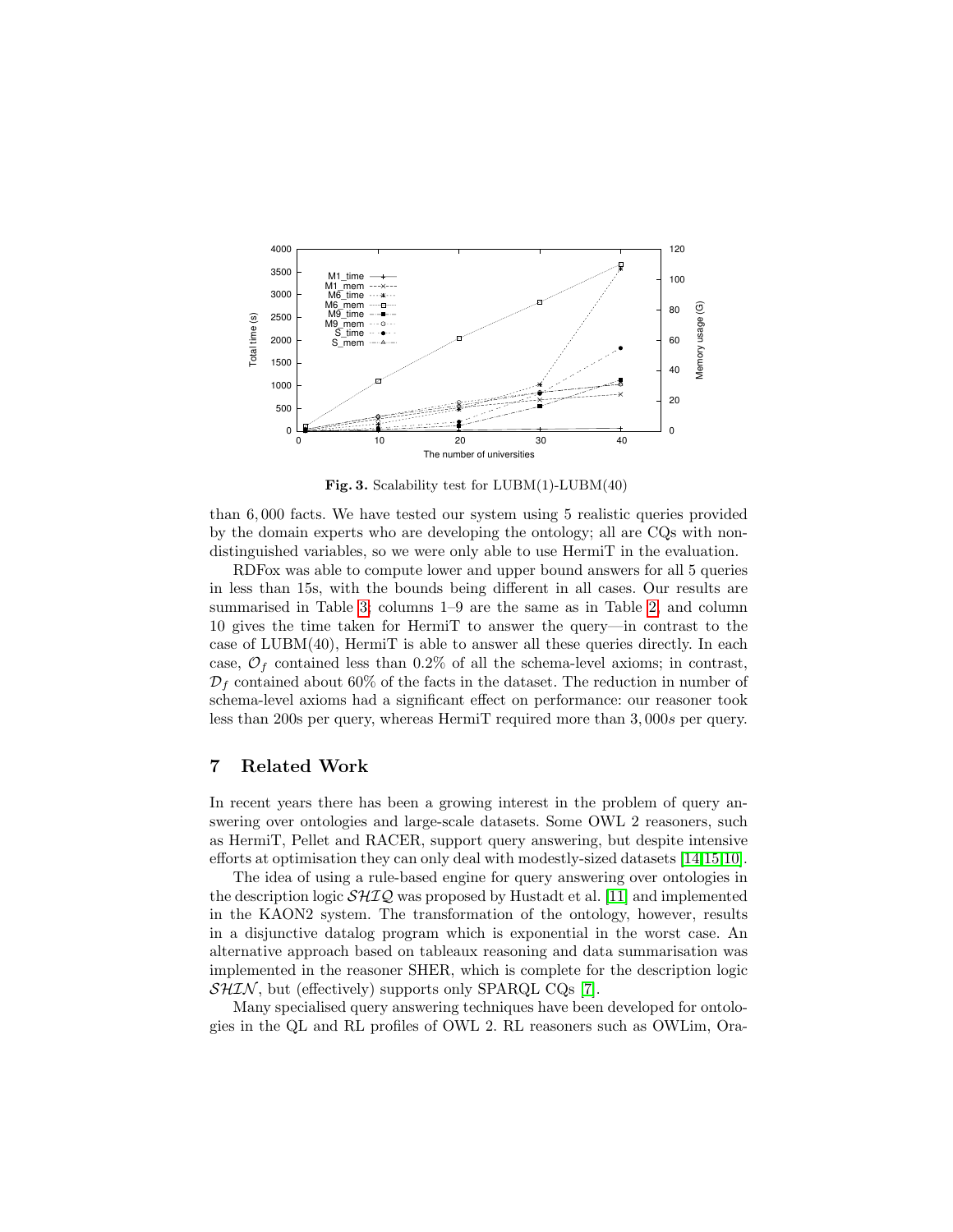cle's and RDFox are based on forward-chaining reasoning. QL reasoners such as QuOnto [\[1\]](#page-14-3), Presto [\[21\]](#page-15-15), and Quest [\[20\]](#page-15-16) are based on query rewriting. These reasoners are, however, incomplete for ontologies outside the relevant profile. Query rewriting techniques have been extended to more expressive Horn Description Logics, and implemented in systems such as REQUIEM [\[19\]](#page-15-17) and Clipper [\[8\]](#page-15-18).

The idea of combining a profile-specific reasoner with a fully-fledged OWL 2 reasoner was proposed in [\[2\]](#page-14-4), but only for ontology classification. The idea of transforming the ontology, data, and/or query to obtain upper bound query answers has also received some attention in the Semantic Web literature. In addition to our own previous work [\[27\]](#page-15-5), approximations into OWL 2 QL [\[13,](#page-15-19)[18\]](#page-15-20) and into Datalog [\[25\]](#page-15-21) have also been explored; however, all these techniques are worst case exponential, and the question of how to deal with cases where upper and lower bounds do not coincide was not considered.

## 8 Conclusion

In this paper we have described a hybrid approach for complete query answering over Horn OWL 2 ontologies. Our technique combines a scalable OWL 2 RL reasoner with a fully-fledged OWL 2 reasoner s.t. most of the computational workload is delegated to the RL reasoner, with the OWL 2 reasoner being used only as necessary to ensure completeness. We have implemented a prototype reasoner that integrates the RL reasoner RDFox and the OWL 2 reasoner HermiT. A preliminary evaluation of our prototype produced very promising results: we managed to compute in reasonable time the exact answers to a range of queries over LUBM(40)—results that are far beyond the capabilities of any other OWL 2 reasoner known to us. Our system also outperforms HermiT on the realistic Fly ontology by at least an order of magnitude. We are currently working on an extension to support query answering over arbitrary OWL 2 ontologies (and not just Horn ontologies), as well as on several promising optimisations.

Acknowledgements. The research was supported by the EPSRC funded Ex-ODA and Score! projects, the Royal Society, and the EU FP7 Optique project.

# References

- <span id="page-14-3"></span>1. Acciarri, A., Calvanese, D., Giacomo, G.D., Lembo, D., Lenzerini, M., Palmieri, M., Rosati, R.: Quonto: Querying ontologies. In: AAAI. pp. 1670–1671 (2005)
- <span id="page-14-4"></span>2. Armas Romero, A., Cuenca Grau, B., Horrocks, I.: MORe: Modular combination of owl reasoners for ontology classification. In: ISWC. pp. 1–16 (2012)
- <span id="page-14-0"></span>3. Bishop, B., Kiryakov, A., Ognyanoff, D., Peikov, I., Tashev, Z., Velkov, R.: OWLim: A family of scalable semantic repositories. Semantic Web J. 2(1), 33–42 (2011)
- <span id="page-14-1"></span>4. Bry, F., Eisinger, N., Eiter, T., Furche, T., Gottlob, G., Ley, C., Linse, B., Pichler, R., Wei, F.: Foundations of rule-based query answering. In: RR. pp. 1–153 (2007)
- <span id="page-14-2"></span>5. Cali, A., Gottlob, G., Lukasiewicz, T., Marnette, B., Pieris, A.: Datalog+/-: A family of logical knowledge representation and query languages for new applications. In: LICS (2010)